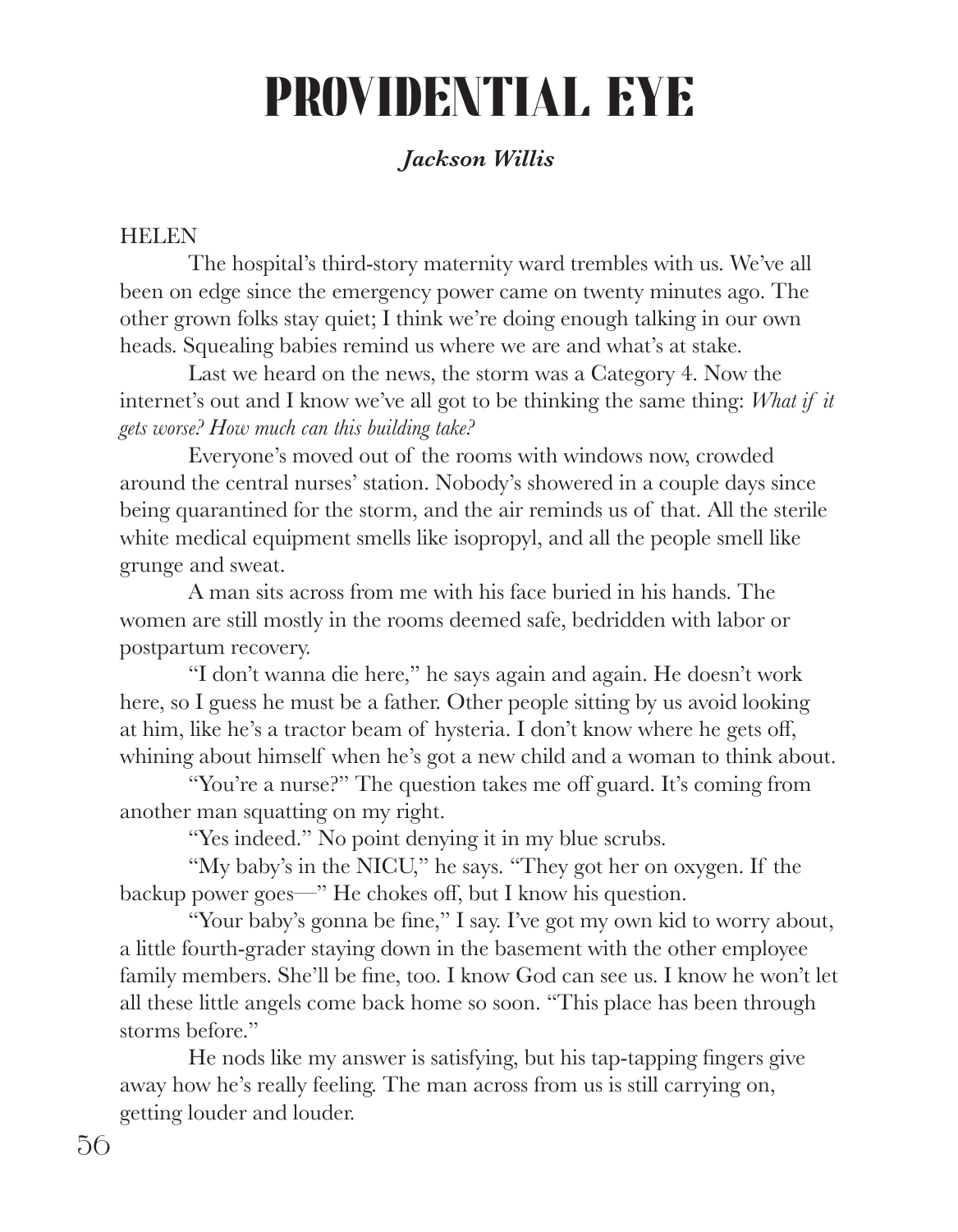"I don't wanna die here," he says, like it's a fact we need to be convinced of. Someone finally yells at him to shut up, and now it's quiet, maybe worse than before. A couple babies are still crying. It's not until a chunk of ceiling comes down and flattens the reception desk that adults start hollering, too.

#### ABBY

 My favorite part was the FEMA trucks. Momma said they're here because the storm killed our city, so don't be too happy about it. I still smiled and ran up when they turned the corner.

The plastic-wrapped military meals they handed out down the road were always gross and hurt my tummy and  $I$  couldn't figure out how to use the built-in heat pad to warm them up. But FEMA always gave you as much hot food as you wanted. Sometimes it was hamburgers, or barbecue sandwiches, or beans and rice. Leave that food, Momma would say, we don't need it. We didn't need help because she was going back to work soon, just as soon as they built the hospital again. She helped people have babies, and people would always need that.

 I lined up with the neighbors on the sidewalk and said "Four, please." One for me, one for Momma, two for later. I told the FEMA lady I had a brother and a daddy so she wouldn't look at me wrong. Momma would pretend to be mad, but she liked having real food. The fridge was empty since the storm killed it with the lights and toilets. Momma said it's like camping. We ate food from FEMA and Salvation Army and sometimes the plastic-wrapped meals too. We lit the apartment with candles, and we took our dumps in gray Publix bags.

#### HELEN

 People tumble down the stairs looking for safety, skittering like roaches and hoping to be as resilient. I'm getting to the bottom now. I think the stairs are quaking under my shoes and pray that it's my imagination. Then I hit the basement level, where the friendly hospital facade turns into brutalist concrete that's painfully good at echoing all the alarms ringing out.

I worry about my daughter despite myself. The girl's always been a rebel — all her teachers say so; I have just got to trust that the folks in childcare can keep her behaved. I can't think about what would happen if she got lost in the hospital with all the chaos going on.

I see an attendant in a reworked office space surrounded by kids, and I try putting those thoughts out of my mind. My heart beats fast when I don't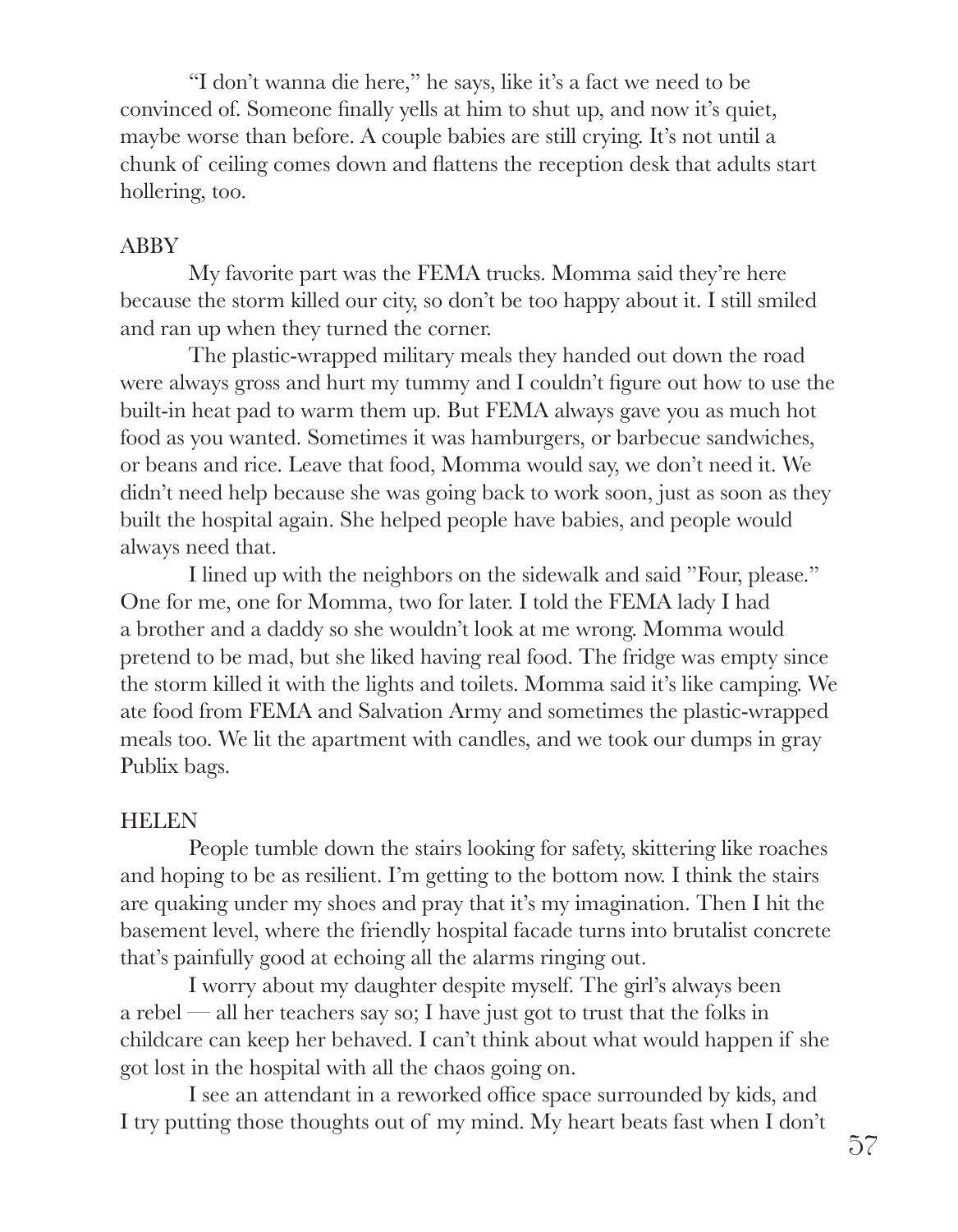see her.

"Momma!" She looks up from a drawing-in-progress. My racing heart skips a beat even in relief. God has a plan, even for this. We will come through stronger, like the Israelites in the desert.

## ABBY

 There's a man who lived on the corner of our street. Not in a house, but really on the corner. He was happy about the storm. I know because he started smiling and standing up all the way when he walked, and he looked more alive in line for the FEMA truck than he used to holding that crinkled cardboard sign.

 Big trucks came to give us toilet paper and blankets and band-aids because stores didn't open anymore. One time I asked, "Are they gone for good?" Momma said some of them are. "What will come back?" Momma didn't answer that one. She sat there quiet on the porch and watched the neighbors sawing up an oak tree into pieces small enough to pull out of their roof.

 A big truck parked down the street, the kind that gave out toilet paper and water bottles. The neighbors stopped their sawing and headed over to the line forming by the truck. I would have followed but Momma was watching and she had that look. She shook her head while the line grew.

Free stuff is bad for the city because it makes people expect it, she said. I didn't mention the corner man.

## **HELEN**

The hospital doors open for the first time in days. They can't let us all stay forever; now we've got to find out whether there's a home to go back to. I breathe deeply walking outside, mentally preparing for what's out there. My chest is tight and sharp. Abby's pulling at my shirt sleeve with her brow knotted up. I probably don't look much different.

When I see the parking lot, I think maybe it's not so bad. The damage could be worse. A cacophony of car alarms threatens to make my ears bleed, and all the palms are tipped over and resting in windshields, but then there are some cars with barely a scrape. I keep an eye out for my SUV while we walk. There's a surprising amount of garbage strewn around the pavement, and only some of it looks like chunks of car or tree.

 "Momma, look." Abby's pointing behind us. I turn to see where the hospital's upper floors used to be. The main tower's squashed in like the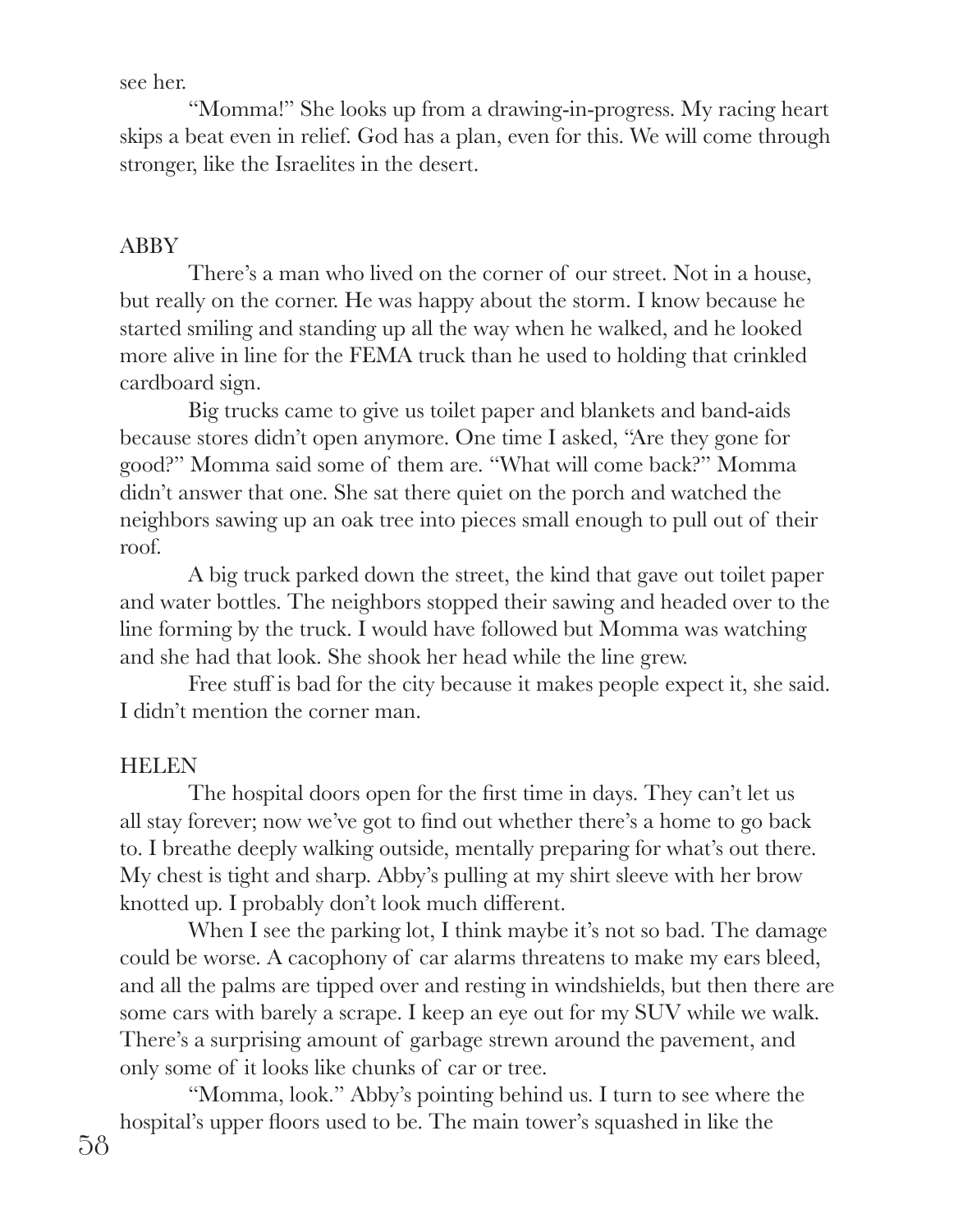face of a rubber doll, and the rooms are exposed to the outside like a doll's house. And I see the sky peeking around the hospital, even the lower floors, where a treeline used to frame the building. All I can think is that it's wrong, everything's wrong.

 The SUV is totaled. I know it when I see the windshield caved in. God gives his toughest battles to his strongest soldiers. Abby looks at me funny, and I realize I said those words aloud. They fall flat, now, in the face of this destruction. This wasn't a battle; there wasn't any way for us to fight.

 "Get the blankets out the bag," I tell Abby, pointing at the suitcase we had brought to the hospital. I wipe the glass out of the driver seat and throw a blanket over it for protection from any strays. Abby climbs into the back seat and looks out the window while I pull out of the parking lot real slow. I push the car's damage out of my mind. I need to forget about how much it's going to cost. It's running  $\frac{d}{dx}$  is hould be grateful for that.

 The landscape gets worse as we get farther from the hospital. It gets flatter. It isn't the city I remember from before we quarantined in the hospital. My city doesn't have buildings in the highway. Doesn't have cars stacked on top of one another. Doesn't have trees divvying up houses.

I don't see national emergency service vehicles coming to the rescue anywhere, and with a sinking feeling I come to a stop where a three-foot-thick oak trunk blocks the whole street. It might take days or weeks just to make a way for disaster relief to come in. I take a detour around the tree.

 Needles poke my heart. All the tall buildings and trees are down so that I can almost see across the whole city. It's an open sore. We're almost home and I can't keep myself from looking. I look and look around my murdered city. All across the open landscape, I can see everything but God.

### ABBY

 The school closed down after the storm, but not for very long. Me and the other kids had to walk together through rubble streets to reach the school. Walking was safer because everybody had to drive slowly, and because all the intersections turned into 4-way stops with the lights and signs gone. Sometimes you could tell when someone had evacuated for the storm and was coming back. They would drive even slower than the other cars. They would hang their head out the window and point and say hey, there used to be a 7/11 there.

 At school I learned what Momma meant when she used to say how God provides. I was running out of the trailer that was my new classroom. A building across the street was being used as a kitchen since our cafeteria was